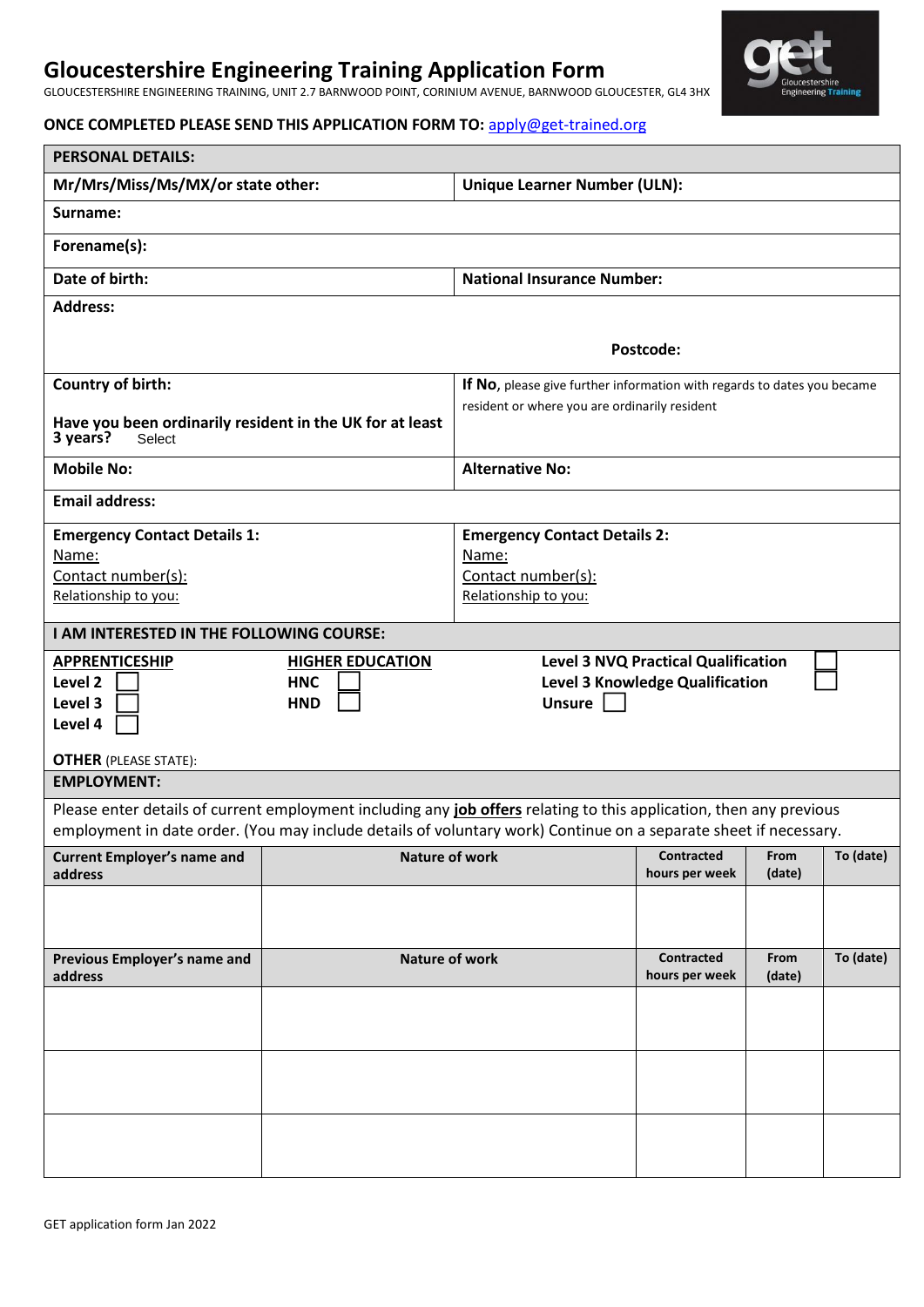## **QUALIFICATIONS AND TRAINING: -** *please list all your relevant qualifications (specifically in Maths/English/ICT/ Science/Engineering) and complete on a separate sheet if necessary*

**Name of last school attended:**

**Age upon leaving school:**

Are you currently on any other government funded training?\*\* Select

Do you have or are you undertaking another apprenticeship, or another DfE funded FE/HE programme? Select **our a If Yes, please provide information -**

| <b>Subject</b> | <b>Course</b><br>(A LEVEL/<br>GCSE/NVQ etc) | <b>Results</b> |        | Date achieved or<br>date of exam | Copy of certificate<br>provided, if NO, |  |
|----------------|---------------------------------------------|----------------|--------|----------------------------------|-----------------------------------------|--|
|                |                                             | Predicted      | Actual | (month/year)<br>(if applicable)  | please state why **                     |  |
|                |                                             |                |        |                                  | Select                                  |  |
|                |                                             |                |        |                                  | Select                                  |  |
|                |                                             |                |        |                                  | Select                                  |  |
|                |                                             |                |        |                                  | Select                                  |  |
|                |                                             |                |        |                                  | Select                                  |  |
|                |                                             |                |        |                                  | Select                                  |  |
|                |                                             |                |        |                                  | Select                                  |  |
|                |                                             |                |        |                                  | Select                                  |  |
|                |                                             |                |        |                                  | Select                                  |  |

### **FURTHER INFORMATION:**

**Tell us why you are interested in a career in Engineering?**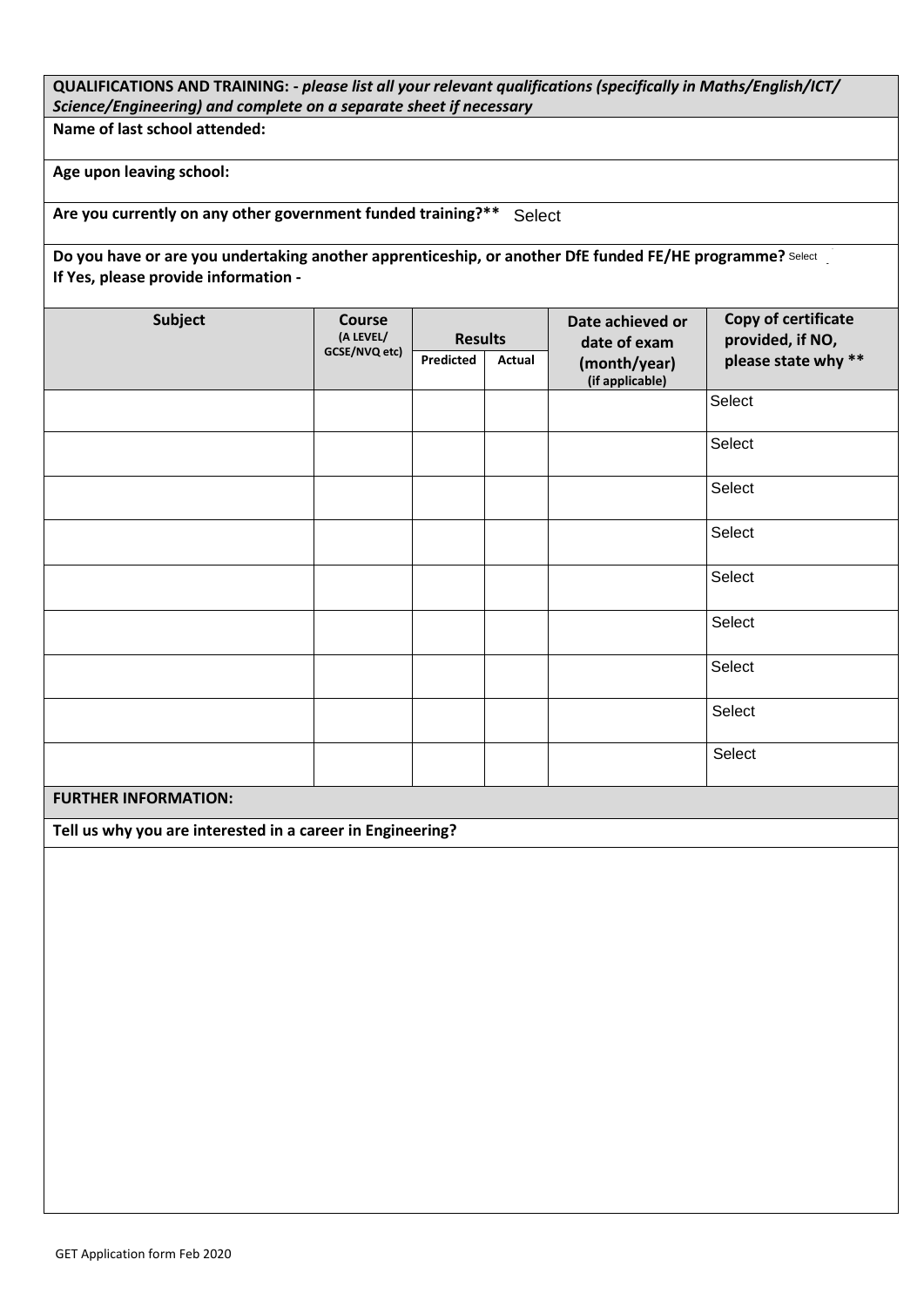| ADDITIONAL SUPPORT QUESTIONNAIRE: (Providing this information is optional but will help us to support you<br>throughout your time with us)                                           |      |     |  |  |
|--------------------------------------------------------------------------------------------------------------------------------------------------------------------------------------|------|-----|--|--|
| Name:                                                                                                                                                                                |      |     |  |  |
| 1. Do you have any health or medical conditions? (Consider allergies too)<br>If you answered 'Yes' please give details:                                                              | Yesl | No. |  |  |
|                                                                                                                                                                                      |      |     |  |  |
| 2. Do you have a disability? If you answered 'Yes' please give details:                                                                                                              | Yes  | No. |  |  |
|                                                                                                                                                                                      |      |     |  |  |
| 3. Do you require any learning support? If you answered 'Yes' please give details:<br>(e.g. Dyslexia, Dyspraxia, ADHD, Colour Blindness etc and provide supporting evidence if held) | Yesl | No. |  |  |
|                                                                                                                                                                                      |      |     |  |  |
| 4. Did you have any additional support at school/college? If you answered 'Yes' please give details and<br>supporting evidence if held                                               | Yesl | No. |  |  |
|                                                                                                                                                                                      |      |     |  |  |
| 5. Is there any other support you would require whilst at GET? If you answered 'Yes' please give details<br>(e.g. single parent, carer, other welfare needs:                         | Yesl | No. |  |  |
|                                                                                                                                                                                      |      |     |  |  |

| <b>EQUALITY OF OPPORTUNITY:</b>                                                               |                                                  |  |  |  |
|-----------------------------------------------------------------------------------------------|--------------------------------------------------|--|--|--|
|                                                                                               |                                                  |  |  |  |
| Gender:                                                                                       |                                                  |  |  |  |
| Prefer not to say $\square$<br>Female <sup>[</sup><br>Male <sup>[</sup><br>Trans <sub>l</sub> |                                                  |  |  |  |
|                                                                                               |                                                  |  |  |  |
| <b>Ethnicity:</b>                                                                             |                                                  |  |  |  |
| Bangladeshi                                                                                   |                                                  |  |  |  |
| <b>Black African</b>                                                                          |                                                  |  |  |  |
| <b>Black Caribbean</b>                                                                        |                                                  |  |  |  |
| <b>Black other</b>                                                                            |                                                  |  |  |  |
| Chinese                                                                                       |                                                  |  |  |  |
| Indian                                                                                        |                                                  |  |  |  |
| Pakistani                                                                                     |                                                  |  |  |  |
| White                                                                                         |                                                  |  |  |  |
| Other ethnic group                                                                            |                                                  |  |  |  |
| Other Asian                                                                                   |                                                  |  |  |  |
| <b>Nationality:</b>                                                                           |                                                  |  |  |  |
| Is English your first language? Select                                                        | If No, please state what your first language is: |  |  |  |